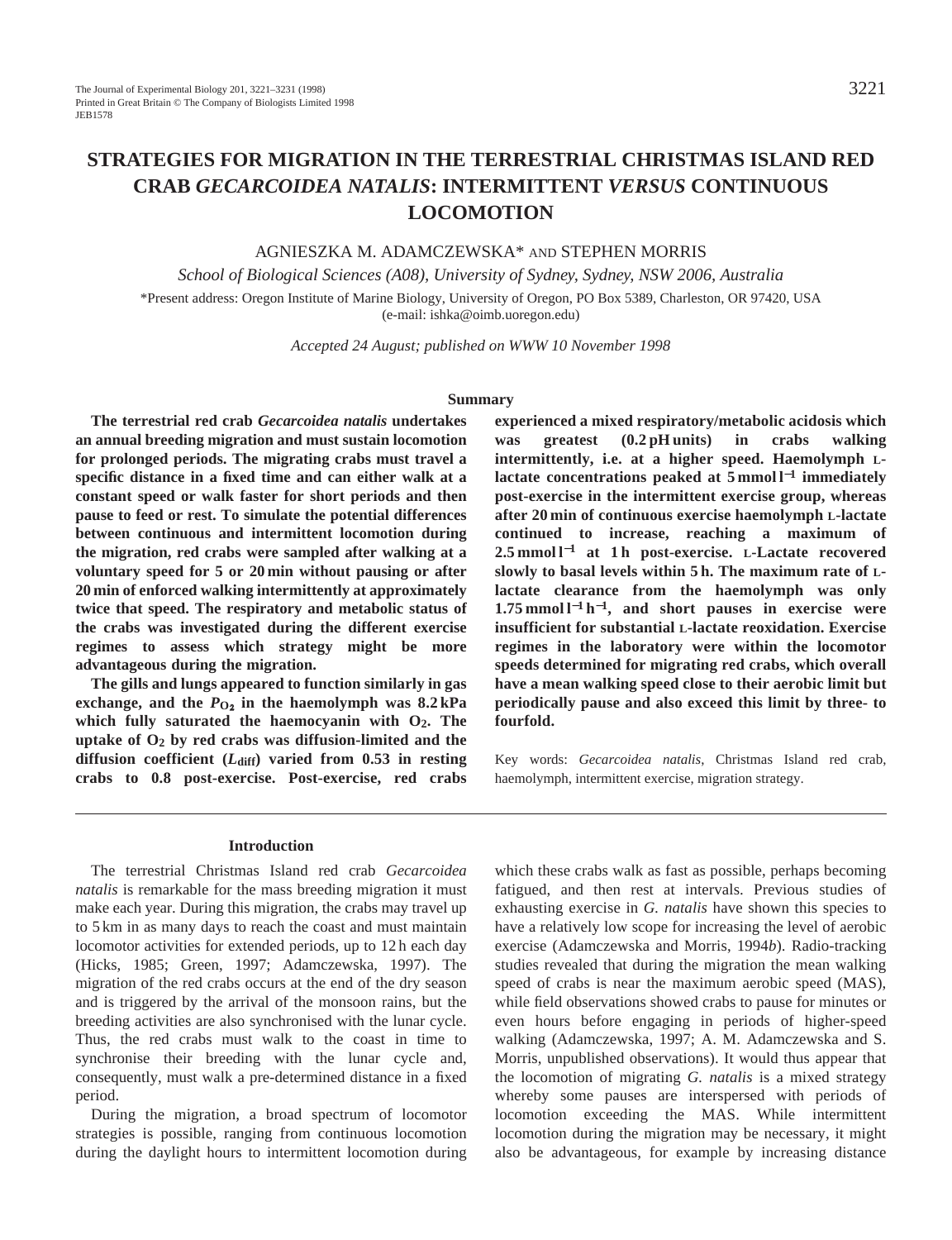capacity (Weinstein and Full, 1992) and also by providing periods during which migrating crabs may feed to replenish or supplement their energy stores. The latter may be of significance since food can become a limiting resource while the island red crab population congregates near the shore for 2 weeks of breeding activity. However, if the speed required to compensate for pausing significantly exceeds the MAS, then there would presumably be metabolic disadvantages and costs as a consequence.

Several aspects of locomotion in crustaceans, such as metabolic costs, are relatively well studied (for reviews, see McMahon, 1981; Herreid and Full, 1988). Respiratory gas transport and acid–base perturbations during exercise have been examined in a range of terrestrial crustaceans (e.g. Cameron and Mecklenburg, 1973; Wheatly *et al.* 1986; Greenaway *et al.* 1992; Adamczewska and Morris, 1994*a*; Adamczewska *et al.* 1997). Land crabs possess both gills and lungs, which are variously used for respiratory gas exchange. Analysis of respiratory gases in the haemolymph provides important information regarding the gas exchange across the gills and/or lungs and on the diffusion limitations of oxygen moving into the tissues (e.g. Innes and Taylor, 1986*b*; Greenaway *et al.* 1988; McMahon and Burggren, 1988; Farrelly and Greenaway, 1994; Henry, 1994). During periods of increased  $O_2$  demand, inadequacies of the gas exchange surfaces become apparent if oxygenation of the arterial/pulmonary haemolymph decreases while the external partial pressure of O2 remains high (e.g. Innes and Taylor, 1986*b*; Taylor and Taylor, 1992). In addition to a normal Bohr shift (pH sensitivity), the respiratory pigment, haemocyanin, in crustaceans is variously sensitive to  $Ca^{2+}$ , Llactate and urate, which may assist  $O<sub>2</sub>$  transport (for reviews, see Morris, 1991; Morris and Bridges, 1994). L-Lactate, urate and  $Ca^{2+}$  all influence the  $O_2$  affinity of the haemocyanin in *G. natalis* (Adamczewska and Morris, 1998). In most crustaceans, a functional shortage of  $O<sub>2</sub>$  during locomotion is associated with some degree of anaerobiosis (for reviews, see Herreid and Full, 1988; Forster *et al.* 1989; Henry *et al.* 1994). In addition to creating an  $O<sub>2</sub>$  debt, anaerobiosis results in haemolymph acidosis, which is often exacerbated by a respiratory component (e.g. Wood and Randall, 1981*b*; Booth *et al.* 1984; Greenaway *et al.* 1988; Forster *et al.* 1989). Thus, crustaceans experience fatigue during exercise, and their distance capacity decreases with increased speed of locomotion (Wood and Randall, 1981*a*; Full and Herreid, 1984; van Aardt, 1990).

Most previous studies of locomotion in crustaceans have been aimed at determining the limitations on exercise capacity and have therefore used exhaustive exercise regimes (e.g. McMahon *et al.* 1979; Greenaway *et al.* 1988; Forster *et al.* 1989; Adamczewska and Morris, 1994*a*,*b*). Under natural conditions, exercise to near exhaustion may occur during predator avoidance but is unlikely to occur during routine foraging activities or during a migration. In fact, the few studies of crustaceans under natural conditions, in the field, have demonstrated that crabs usually move intermittently and walk at speeds that can be sustained aerobically (Full and Weinstein, 1992; Weinstein, 1995). Since intermittent locomotion increases distance capacity in at least some crustaceans (Weinstein and Full, 1992), the use of exercise regimes in which crabs are required to walk continuously at high speed may not be appropriate for assessing the distance capacities and limitations of animals under ecologically relevant conditions.

Not only is *G. natalis* an excellent crustacean model for addressing the physiology of locomotor strategies, but the ecology of red crabs, including their annual migration, is potentially dependent on their exercise capacity and the strategies employed to maximise this. The effects of continuous compared with intermittent walking, to achieve the same net distance in the same time, on respiratory gas transport and on the energetics of locomotion were investigated under controlled laboratory conditions to determine which of these locomotor strategies may be more advantageous during the migration of the red crabs.

#### **Materials and methods**

### *Protocol and exercise regimes*

Male and female red crabs *Gecarcoidea natalis* (Pocock) with a body mass ranging from 114 to  $232 g (190 \pm 6 g; \text{mean})$ ± S.E.M., *N*=50) were collected from Christmas Island and maintained in the laboratory as described previously (Adamczewska and Morris, 1994*a*). The carapace of red crabs was drilled a minimum of 24 h prior to experiments to allow haemolymph sampling from the pericardial cavity (700 µl, arterial haemolymph), from the efferent pulmonary vessel (300 µl, pulmonary haemolymph) (Farrelly and Greenaway, 1993) and directly from the venous sinus  $(800 \,\mu$ l, venous haemolymph). The puncture holes in the carapace were immediately resealed with vacuum grease to prevent blood loss, the entire process requiring less than 30 s. The samples were taken with 1 ml plastic syringes fitted with 21 gauge hypodermic needles which were chilled prior to collection and held on ice for the duration of haemolymph gas and acid–base analysis. Each crab was housed in an individual box with a continuous supply of humidified air and fresh drinking water for 24 h prior to experimentation. The effects of continuous or intermittent exercise on the respiratory gas and metabolic status of red crabs were examined. Red crabs were sampled either while resting (*N*=6) or after a period of exercise. Three different exercise regimes were used with a sample size of at least six in each case: (1) 5 min of exercise without pausing; (2) 20 min of exercise without pausing; and (3) 20 min of exercise with pauses for rest.

The crabs were exercised in a runway 2.5 m long, 20 cm wide and 20 cm high. A crab was placed at one end of the runway, and the far end of the runway was covered to provide a darkened retreat towards which the crab would walk. By alternately exposing and covering the opposite ends of the runway it was possible to encourage the crabs to walk almost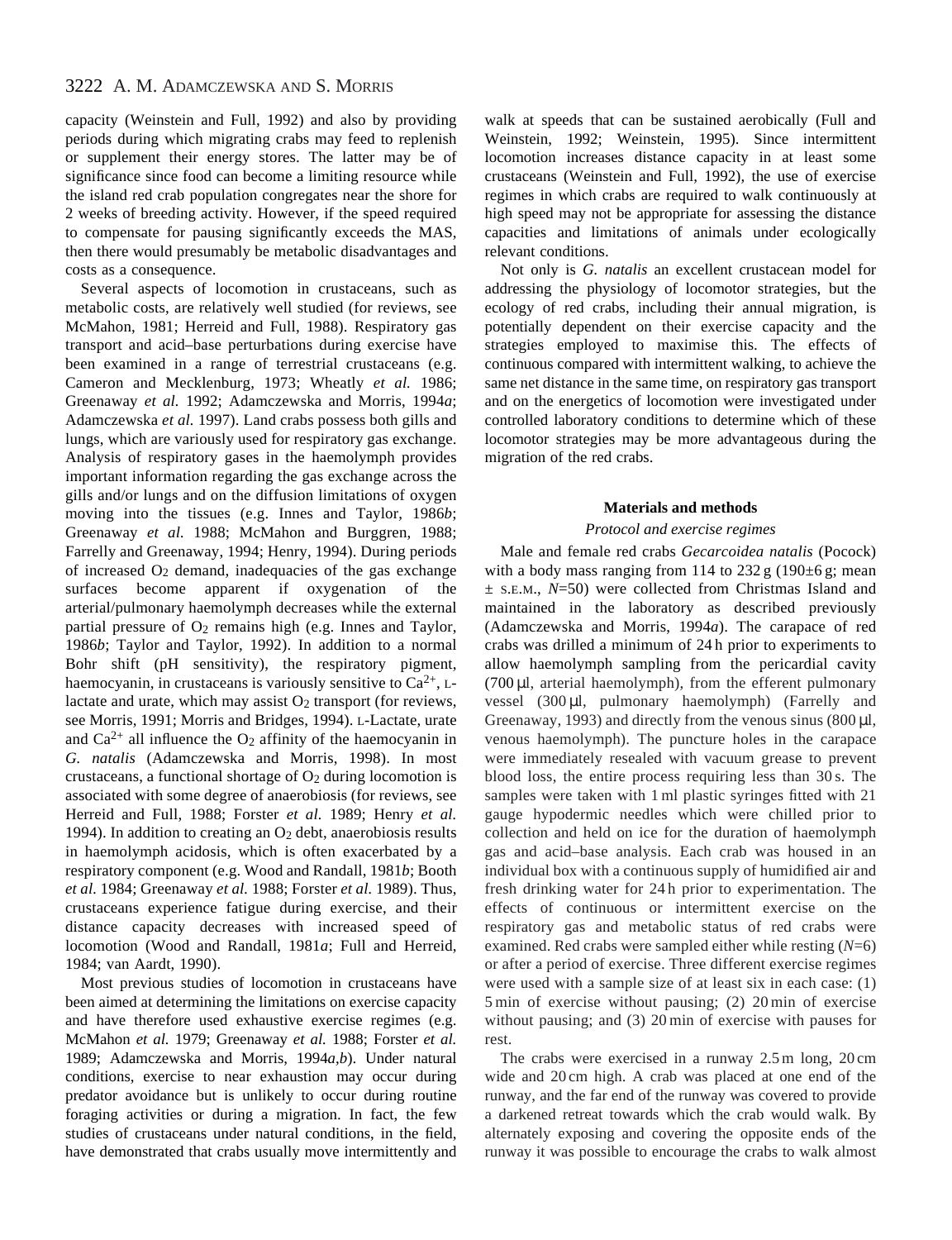continuously. Therefore, the crabs were exercised for 5 or 20 min without pausing (continuous exercise) and they generally walked at their own chosen speed. The mean walking speeds were  $1.9\pm0.12$  m min<sup>-1</sup> for the 5 min exercise (mean  $\pm$ S.E.M.,  $N=6$ ) and  $1.6\pm0.11$  m min<sup>-1</sup> ( $N=6$ ) for the 20 min exercise. Gentle tactile stimulation was used infrequently and only if a crab stopped walking.

The 20 min of exercise with pausing (intermittent exercise) was organised on the basis of the speed used by the red crabs during the 20 min of continuous exercise, during which they travelled 32.5 m. Therefore, the crabs exercised intermittently were required to walk the same overall distance. The intermittent exercise regime was divided into six periods of 185 s and terminated in one period of 90 s. During each of the 185 s intervals, the crab was required to walk a distance of 5 m. During the last 90 s of the exercise period, each crab had to walk the remaining 2.5 m.

The difference between the continuous and intermittent exercise regimes was that the crabs exercised intermittently had to walk at a faster speed but were allowed to rest after walking a distance of 5 m. Each bout of exercise for the intermittent group consisted of stimulating a crab to walk up and down the runway by gentle tactile stimulation and allowing the crab to rest in a darkened retreat at the end of the runway for the remainder of the 185 s interval. Consequently, the faster a crab walked, the longer were the rest intervals. The mean time taken to walk the 5 m was approximately 85 s, but ranged from 70 to 110 s. During the last 90 s of exercise, every crab walked the remaining 2.5 m in less than 60 s and therefore had a minimum of 30 s rest before sampling. A crab sampled in one exercise regime was not used in any of the other treatment groups.

## *Haemolymph and tissue sampling and analysis*

The haemolymph samples were analysed immediately for partial pressure and content of  $O_2$  and  $CO_2$ , as well as blood pH, using a BMS 3 MK II Blood Micro System thermostatted at 25±0.2 °C and connected to a PHM73 pH/blood gas monitor (Radiometer, Copenhagen, Denmark). The electrodes were calibrated with humidified gases each day before use. The O2 electrode was calibrated using  $O<sub>2</sub>$ -free gas and with humidified air. The CO2 electrode was calibrated using two humidified gases, one with  $0.5\%$  CO<sub>2</sub> and the other  $2.5\%$  CO<sub>2</sub> (precision CIG certified analysis). The pH electrode was calibrated with Radiometer precision buffers of pH 7.410 (S1510) and 6.865 (S1500), accurate to  $\pm 0.005$  pH units at 25 °C.

Blood oxygen contents  $(C<sub>O2</sub>)$  were measured using the modified Tucker chamber method (Tucker, 1967) as outlined by Bridges *et al.* (1979). The O<sub>2</sub> electrode was maintained at 32 °C and connected to an oxygen meter (Strathkelvin, model 781). The changes in the partial pressure of oxygen  $(P<sub>O<sub>2</sub></sub>)$  were recorded on a pen recorder (Kipp and Zonen, model BD111). The haemolymph CO<sub>2</sub> content was measured using a Corning 965  $CO<sub>2</sub>$  analyser (calibrated with  $HCO<sub>3</sub><sup>-</sup>$  standard,  $15$  mmol  $l^{-1}$ ).

The haemocyanin content of the haemolymph was

measured by spectrophotometric scanning of a 10 µl blood sample in 1 ml of Milli-Q water. The peak absorbance near 338 nm was used to calculate the haemocyanin concentrations using the extinction coefficient 2.69 $E_{1cm}^{1\%}$  (Nickerson and Van Holde, 1971). The haemocyanin concentration was used to derive the maximum capacity for haemocyanin-bound  $O_2$  of each sample and thereby the relative haemocyanin O<sub>2</sub>saturation.

An aliquot of the remaining haemolymph samples was mixed (ratio 1:1) with  $0.6 \text{ mol}$  l<sup>-1</sup> HClO<sub>4</sub> to denature proteins and neutralised with  $2.5 \text{ mol} \text{ l}^{-1}$  K<sub>2</sub>CO<sub>3</sub>. The denatured sample was centrifuged at 10 000 *g* for 10 min, and the supernatant was used for L-lactate analysis (Boehringer Mannheim test kit no. 138 084). Whole haemolymph samples were also analysed for glucose (Sigma Diagnostics test kit no. 510) and urate (Sigma Diagnostics test kit no. 685) concentrations.

Haemolymph osmotic pressure was measured using the Wescor 5100C vapour pressure osmometer. The osmometer was calibrated daily with two precision standards, 290 and 1000 mosmol kg−<sup>1</sup> from Wescor, containing NaCl. The concentration of calcium in the haemolymph was measured using an atomic absorption spectrophotometer (GBC 906, Melbourne, Australia) using a sample of haemolymph deproteinised with HNO<sub>3</sub> (0.1 mol  $l^{-1}$ , ratio 1:1). To suppress interference during measurements, samples and standards were diluted with 7.2 mmol l−<sup>1</sup> LaCl3 at a ratio of approximately 1:42.

The disappearance of L-lactate from the haemolymph was monitored for 24 h after exercise in the crabs exercised for 20 min by repetitive sampling  $(50 \,\mu$ ), using a 26 gauge needle inserted through the arthrodial membrane at the base of the walking legs.

To assess the metabolic status of muscle tissue, leg muscle samples were obtained by encouraging a crab to autotomise the second walking leg. The muscle tissue from the leg was immediately removed (approximately 0.3 g) and deposited into a pre-weighed tube with 2 ml of ice-cold HClO4  $(0.6 \text{ mol} \text{1}^{-1})$  to deproteinise the sample. The vials with the muscle tissue were weighed and then homogenised with an OMNI 1000 homogeniser (6 mm generator) and then with a glass homogeniser (Wheaton type) to obtain a finer homogenate. The homogenates were centrifuged in a Hereaus 17R centrifuge at 4 °C for 15 min at 5300 *g* and the supernatant was removed. The pellet was resuspended in 0.7 ml of 0.4 mol l−<sup>1</sup> HClO4 and centrifuged again. The second supernatant was removed, pooled with the first and the combined supernatant was neutralised with  $0.8$  ml of K<sub>2</sub>CO<sub>3</sub>  $(3.75 \text{ mol} 1^{-1})$ . The solution was kept in an ice bath for 1 h, again centrifuged, and the final supernatant removed and used for analysis of L-lactate (Boehringer Mannheim test kit no. 138 084) and glucose as described by Bergmeyer (1985). Concentrations of metabolites in muscle tissue were expressed in mmol kg−<sup>1</sup> wet tissue mass. Leg muscle samples were obtained from different crabs from those used for haemolymph samples.

Statistical analysis of haemolymph respiratory gas status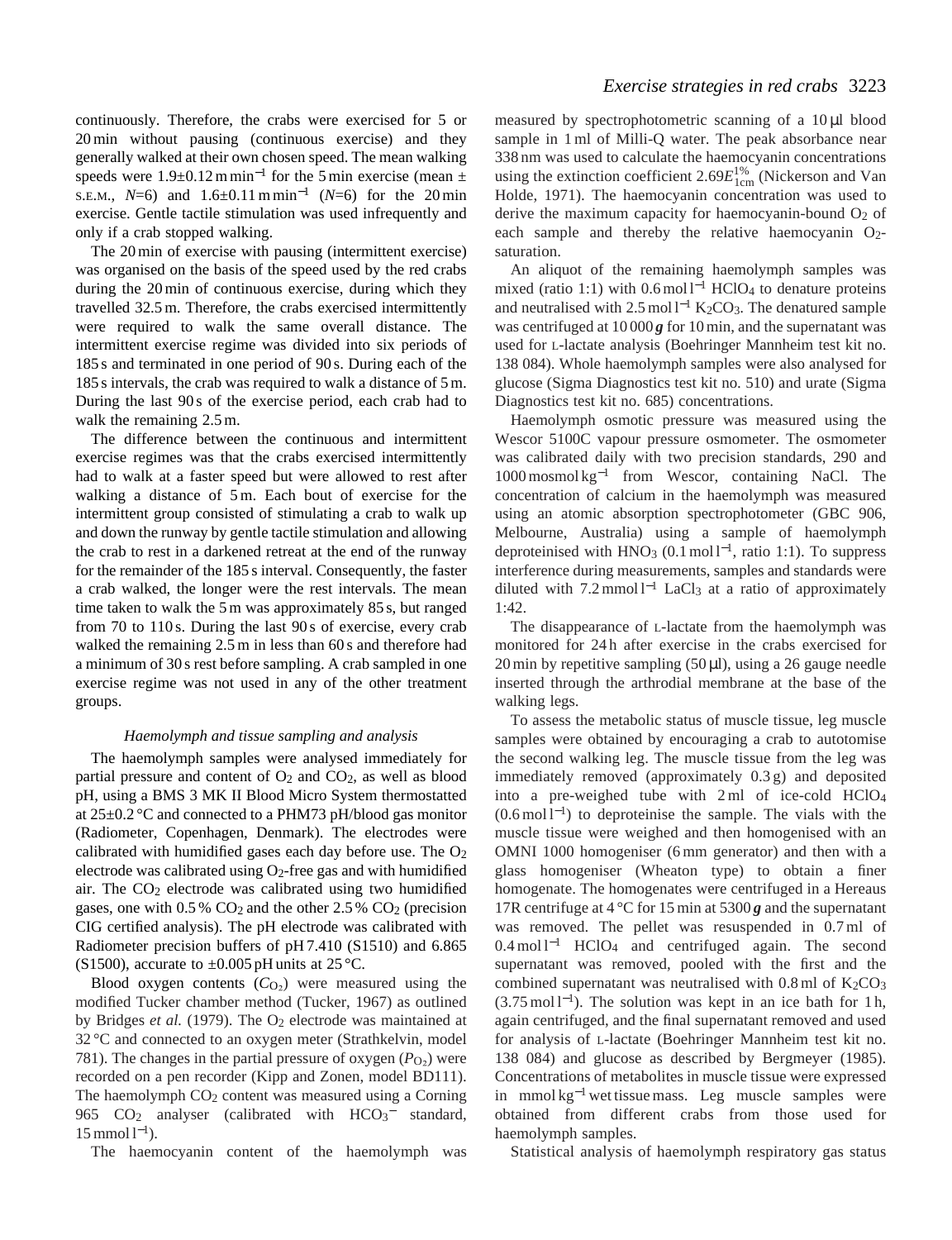and of changes in haemolymph and tissue metabolite and ion concentrations in crabs at rest or exercised under the various exercise regimes was by one- or two-factor analysis of variance (ANOVA). Prior to ANOVA, the homogeneity of variances was confirmed using Bartlett's χ2-test. *Post-hoc* testing was by Tukey's test or specific contrast analysis. The disappearance of L-lactate from the haemolymph after exercise was analysed by univariate repeated-measures ANOVA, and *post-hoc* testing was by 'C-MATRIX' contrast analysis (SYSTAT for Windows). Difference in the diffusion limitation coefficient *L*<sub>diff</sub> were assessed by repeated-measures ANOVA and paired *t*-tests. The significance level was taken as *P*=0.05, and all data are presented as means ± S.E.M.

#### **Results**

# *Gas transport and acid–base status in the haemolymph*

The oxygen contents  $(C<sub>O</sub>)$  of arterial and pulmonary haemolymph were similar in resting crabs and in crabs exercised either continuously or intermittently. The mean  $C_{O<sub>2</sub>}$  in arterial haemolymph (*C*a<sub>O2</sub>) was 0.81±0.09 mmol l<sup>−1</sup> but decreased significantly in venous haemolymph (Fig. 1A). The  $O<sub>2</sub>$  content in the venous haemolymph  $(Cv<sub>O<sub>2</sub></sub>)$  of quiescent red crabs appeared to be higher  $(0.54\pm0.05 \text{ mmol} \, \text{m}^{-1})$  than in the exercised groups  $(0.38\pm0.01 \text{ mmol}^{-1})$ , although this difference was not statistically significant at the normal fiducial value (*F*3,83=2.465,  $P=0.068$ ). The haemocyanin was fully saturated with  $O<sub>2</sub>$  in pulmonary and arterial haemolymph (mean  $100\pm3\%$ ), but saturation decreased significantly in venous haemolymph to 81 % in quiescent crabs and only 44 % in crabs exercised intermittently for 20 min (Fig. 1B). The oxygenation status of the haemolymph did not differ statistically between the exercise regimes. Consistent with the  $C<sub>O</sub>$  data, the mean partial pressure of  $O_2(P_{O_2})$  was similar in pulmonary (8.28 $\pm$ 1.3 kPa) and arterial (8.24±0.94 kPa) haemolymph but decreased significantly in venous haemolymph to only 2.23±0.17 kPa (Fig. 1C).

The  $CO<sub>2</sub>$  contents  $(C<sub>CO<sub>2</sub></sub>)$  were similar in the pulmonary, arterial and venous haemolymph within each exercise regime (Fig. 2A). The mean haemolymph  $C_{CO_2}$  was also very similar between the treatment groups and ranged from  $13.9\pm0.8$  mmol l<sup>-1</sup> in the quiescent crabs to  $12.1\pm1.0$  mmol l<sup>-1</sup> in crabs exercised for 5 min. Likewise the partial pressures of  $CO<sub>2</sub> (P<sub>CO<sub>2</sub></sub>)$  were similar in the pulmonary, arterial and venous haemolymph within each treatment group (Fig. 2B). However, the mean haemolymph  $P_{CO_2}$  in crabs exercised intermittently for 20 min  $(1.90\pm0.15 \text{ kPa})$  was significantly greater than that in quiescent crabs (1.38±0.10 kPa) and in crabs exercised continuously for  $20 \text{ min}$  (1.37 $\pm 0.13 \text{ kPa}$ ; Fig. 2B).

The pH values were similar in pulmonary, arterial and venous haemolymph within each exercise regime (Fig. 3). The haemolymph pH in each exercise group was significantly different from that in all other groups; thus, pH was greatly dependent on exercise and the exercise regime. The mean haemolymph pH decreased with an increase in the duration of exercise from  $7.62 \pm 0.03$  in quiescent crabs to  $7.48 \pm 0.03$ 



Fig. 1. (A) Oxygen content  $(C<sub>O2</sub>)$  in the haemolymph (mmol l<sup>-1</sup>), (B) haemocyanin O2-saturation and (C) oxygen partial pressure  $(P<sub>O<sub>2</sub></sub>)$ (kPa) in the haemolymph of quiescent *Gecarcoidea natalis* or after various exercise regimes. Crabs exercised for 20 min either continuously or intermittently were required to walk the same overall distance. There were no significant differences between pulmonary and arterial samples. Significant differences between venous and arterial samples are indicated by an 'a', while significant differences between venous and pulmonary samples are indicated by a 'p' above the venous sample for each treatment group. Values are means + S.E.M. (*N*=6 in each treatment).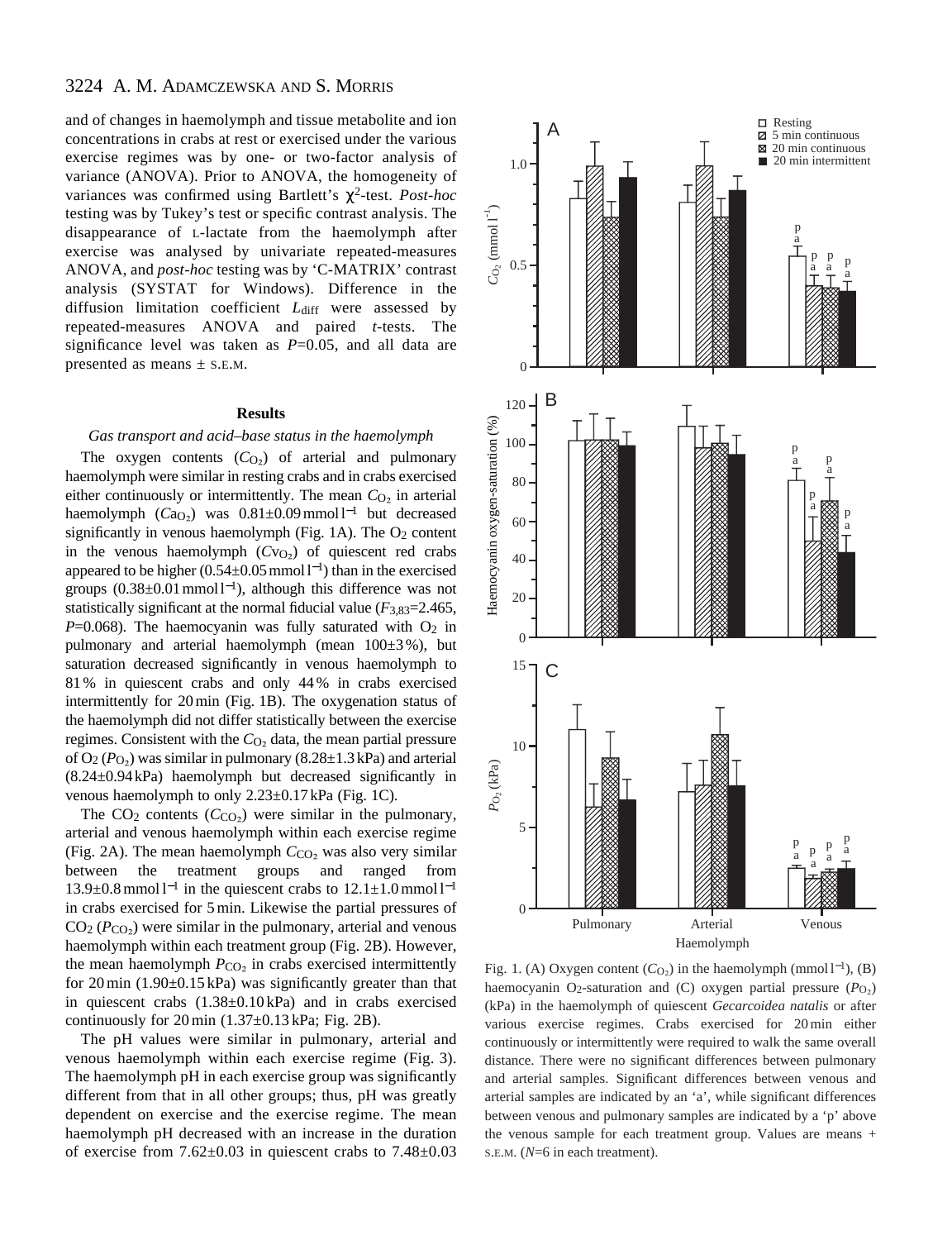in crabs exercised for 20 min continuously (Fig. 3). Interestingly, the haemolymph of crabs exercised intermittently was significantly more acidic  $(7.36\pm0.03)$  than that of crabs exercised continuously for the same period.

#### *Metabolite concentrations in the haemolymph and leg muscle*

The glucose concentration in the haemolymph was significantly greater after 20 min of intermittent exercise  $(0.74\pm0.06 \text{ mmol l}^{-1})$  than in quiescent crabs (0.36±0.06 mmol l<sup>−</sup>1; Fig. 4A). The increase in glucose concentration in the haemolymph after 20 min of intermittent



locomotion was reflected in an increase of 0.20±0.03 mmol kg−<sup>1</sup> in the muscle samples (Fig. 4A).

The increase in glucose concentration after 20 min of intermittent exercise was accompanied by a significant increase in L-lactate concentration (Fig. 4B). The concentration of L-lactate in the haemolymph increased from  $0.23\pm0.1$  mmol l<sup>-1</sup> in quiescent crabs to  $5.0\pm1.1$  mmol l<sup>-1</sup> after 20 min of intermittent exercise; in the muscle, L-lactate concentration increased by  $3.3\pm0.6$  mmol kg<sup>-1</sup> during the same period (Fig. 4B). Interestingly, [L-lactate] in the muscle tissue was the same for crabs exercised continuously for either 5 min  $(2.2\pm0.8 \text{ mmol kg}^{-1})$  or  $20 \text{ min}$   $(2.1\pm0.8 \text{ mmol kg}^{-1})$ . The relationship between L-lactate concentration in the haemolymph and that in the leg muscle tissue was similar for each exercise regime.

The pattern of L-lactate clearance from the haemolymph was slightly different in crabs recovering from either continuous or intermittent exercise for 20 min (Fig. 5). Immediately after 20 min of continuous exercise, the L-lactate concentration in the haemolymph was  $0.9\pm0.3$  mmol l<sup>-1</sup>, a value not statistically different from that of quiescent crabs  $(0.23\pm0.1 \text{ mmol} \, \text{m}^{-1})$ . However, thereafter, L-lactate levels continued to increase during recovery from continuous exercise to reach 2.47±1.0 mmol l−<sup>1</sup> at 1 h after exercise. In contrast, after 20 min of intermittent exercise, the L-lactate levels were significantly elevated  $(5.0\pm1.1 \text{ mmol l}^{-1})$  compared with those of quiescent crabs and there was no further increase during recovery. L-Lactate levels in both continuously and intermittently exercising crabs returned to resting concentrations within 5 h post-exercise (Fig. 5). 0



Fig. 2. (A) CO<sub>2</sub> content ( $C_{CO<sub>2</sub>}$ ) (mmol l<sup>-1</sup>) and (B) CO<sub>2</sub> partial pressure ( $P_{CO<sub>2</sub>}$ ) (kPa) in the haemolymph of *Gecarcoidea natalis* at rest or after exercise. Crabs exercised for 20 min either continuously or intermittently were required to walk the same overall distance. An 'R' indicates a significant difference compared with the crabs at rest. A difference between crabs exercised for 20 min either intermittently or continuously is designated with an asterisk. Values are means + S.E.M. (*N*=6 in each treatment).

Fig. 3. Haemolymph pH of *Gecarcoidea natalis* at rest or after exercise. Crabs exercised for 20 min either continuously or intermittently were required to walk the same overall distance. An 'R' indicates a significant difference compared with crabs at rest. A difference between crabs exercised for 20 min either intermittently or continuously is designated with an asterisk. Values are means + S.E.M. (*N*=6 in each treatment).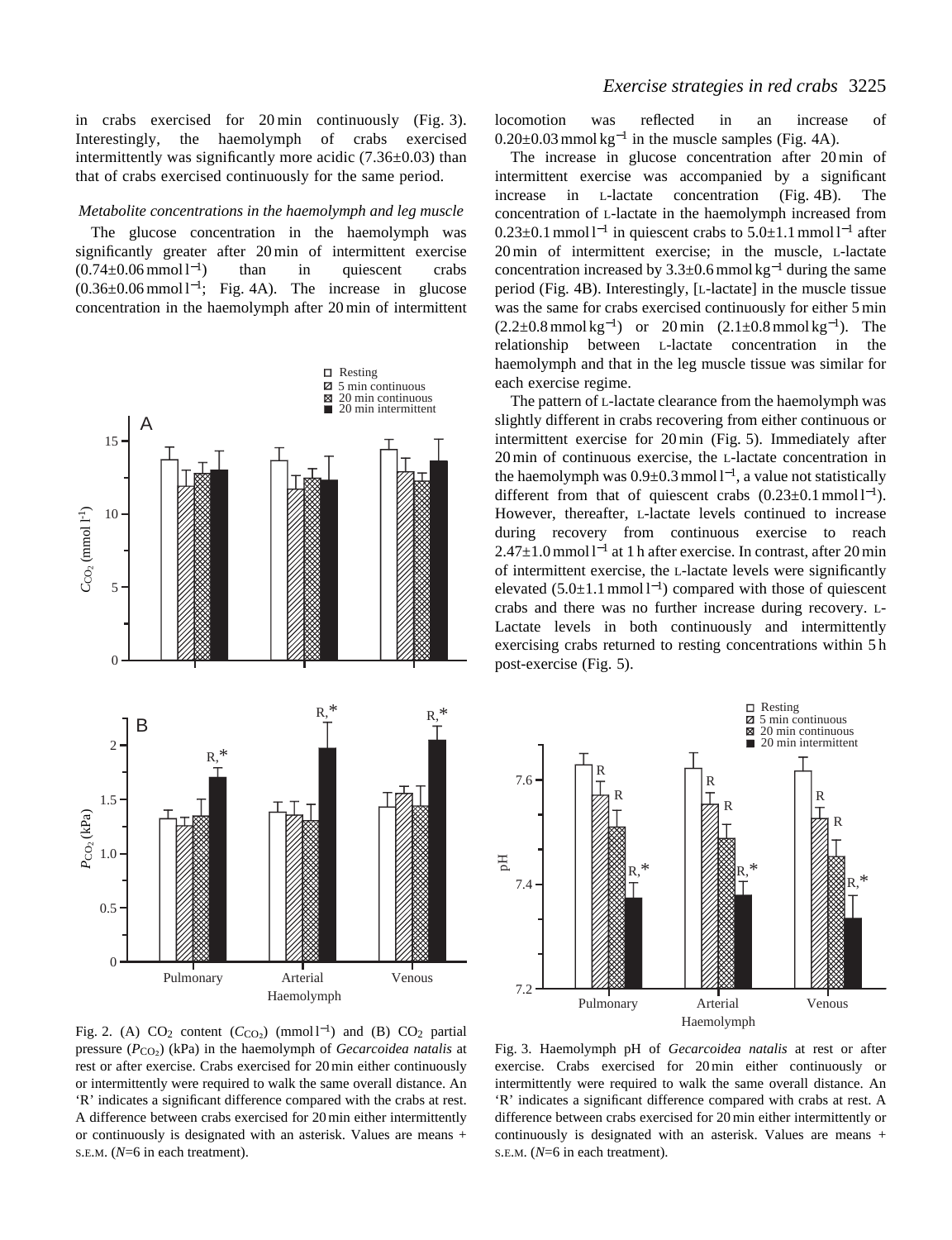

Fig. 4. (A) The concentration of glucose (mmol  $l^{-1}$ ) in the haemolymph and leg muscle (mmol kg<sup>−</sup>1) of *Gecarcoidea natalis* either at rest or after exercise. Note that values for haemolymph and muscle are shown on the same scale but that different units apply. (B) The concentration of L-lactate (mmol l<sup>−</sup>1) in the haemolymph and leg muscle (mmol kg<sup>−</sup>1muscle) of *G. natalis* either at rest or after exercise. Crabs exercised for 20 min either continuously or intermittently were required to walk the same distance. An 'R' above a column indicates a significant difference from crabs at rest. An asterisk designates a significant difference between crabs exercised either intermittently or continuously for 20 min. The comparisons were separate for the haemolymph and muscle tissue. Values are means + S.E.M. ( $N=6$  in each treatment).

Although the urate concentration in the haemolymph of crabs exercised intermittently for  $20 \text{ min}$  was  $0.081 \pm$  $0.01$  mmol l<sup>-1</sup> compared with  $0.043\pm0.008$  mmol l<sup>-1</sup> in quiescent crabs, these values were not statistically different (*F*3,28=2.737, *P*=0.062). The mean calcium concentration in the haemolymph of crabs exercised for 5 min  $(20.0±0.9$  mmol l<sup>-1</sup>) was significantly greater than that of quiescent crabs  $(16.5\pm0.8 \text{ mmol l}^{-1})$ ; Table 1). The mean osmotic pressure was 753±20 mosmol kg<sup>−</sup>1, and there were no significant differences among the experimental groups (Table 1).



Fig. 5. Haemolymph L-lactate concentration (mmol l<sup>−</sup>1) during 24 h of recovery from 20 min of either continuous or intermittent exercise. Time zero is immediately after 20 min of exercise. An 'R' above a column indicates a significant difference between the exercised group and crabs at rest. Values are means + S.E.M. (*N*=6 in each treatment).

### **Discussion**

### *The relative importance of gills and lungs in gas exchange*

The oxygenation of the haemolymph clearly increased after it has passed across the gas-exchange surfaces. The mean  $C_{\text{O}_2}$ in pulmonary haemolymph of red crabs at rest  $(0.83 \text{ mmol } l^{-1})$ was within 0.02 mmol l<sup>−1</sup> of the arterial values and was comparable to values reported previously (Farrelly and Greenaway, 1994; Adamczewska and Morris, 1994*a*). In contrast, the mean  $P<sub>O<sub>2</sub></sub>$  of the pulmonary haemolymph (*P*PO∑=8.28 kPa) was markedly higher than previously reported for *G. natalis* (*P*P<sub>O</sub><sub>2</sub>=3.7 kPa; Farrelly and Greenaway, 1994) but well within the range of arterial  $P_{\text{O}_2}$ reported for other terrestrial decapods, e.g. 3.8–12.6 kPa (Wood and Randall, 1981*b*; Farrelly and Greenaway, 1987, 1994; Morris and Adamczewska, 1996; Adamczewska *et al.* 1997).

The surface area of the lungs is only 12 % that of the gills but it presents a 10- to 30-fold thinner barrier to gas diffusion (Farrelly and Greenaway, 1992, 1993). Farrelly and Greenaway (1994) suggested similar lung and gill function in resting crabs, but Adamczewska and Morris (1994*a*) showed that the lung is more important during exercise. These findings could be a combined consequence of preferential redirection of haemolymph flow between the lungs and the gills (Taylor and Greenaway, 1984; Al-Wassia *et al.* 1989; Airriess and McMahon, 1994; Morris and Airriess, 1998) and of the resistance within the beds of the lacunae that limit the volume of haemolymph flowing through the lungs (Rajashekhar and Wilkens, 1991; Taylor and Taylor, 1992). The direct measurement of haemolymph flow in land crabs is now essential to determine conclusively the contribution of the lungs and gills in gas exchange.

The diffusion resistance of the gas-exchange surfaces has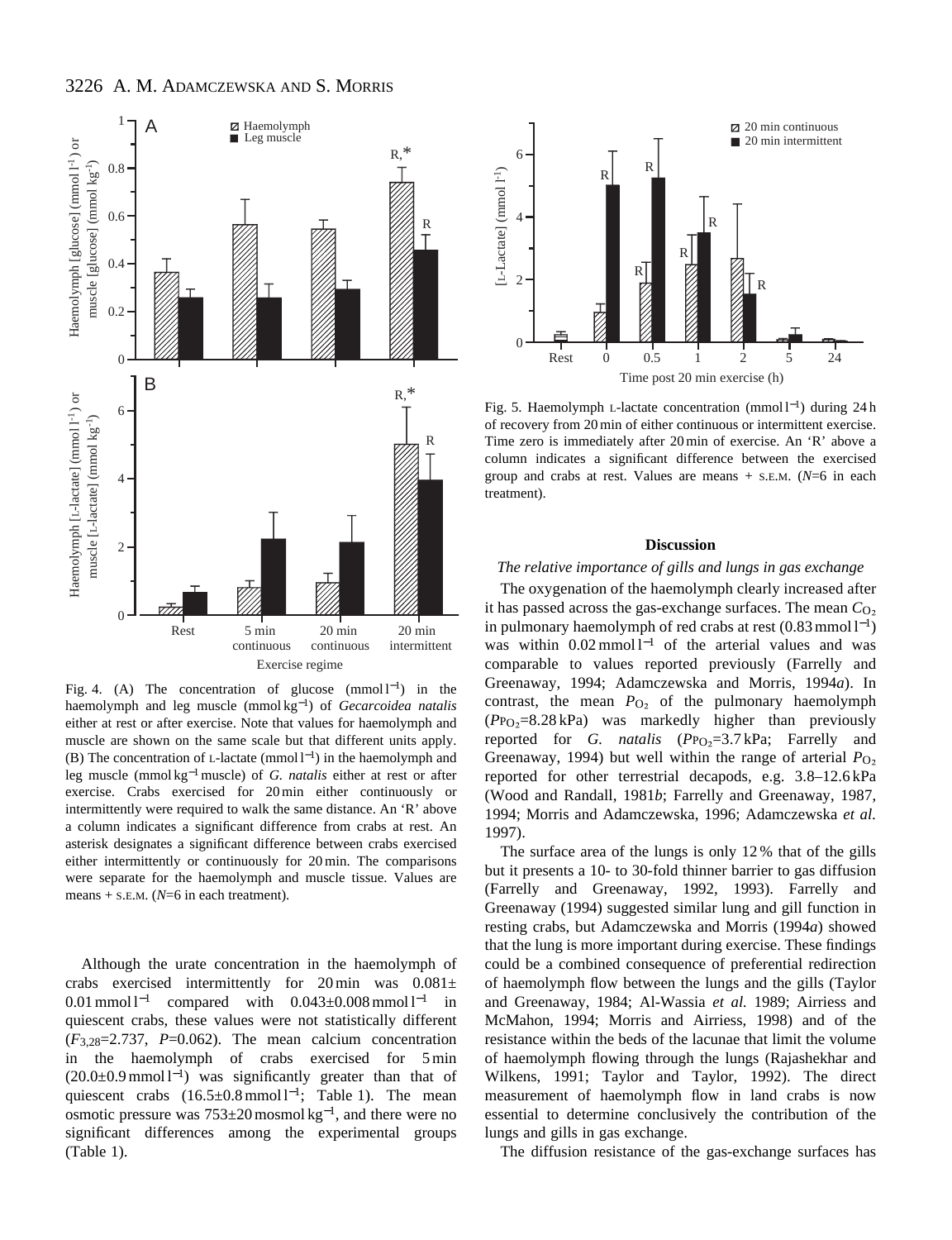

Fig. 6. The pH/HCO<sub>3</sub><sup>-</sup> relationship for *Gecarcoidea natalis* haemolymph at 25 °C, showing the response to exercise *in vivo*. Values for the pulmonary, arterial and venous haemolymph of crabs at rest after 5 or 20 min of continuous (cont.) exercise or 20 min of intermittent (int.) exercise are shown. The  $P_{\text{CO}_2}$  isopleths were derived from measurements *in vitro* and the Henderson–Hasselbalch relationship using  $\alpha_{\text{CO}}$ =0.299 mmol l<sup>-1</sup> kPa<sup>-1</sup> and pK=6.1, where  $\alpha$ is the solubility coefficient and pK is the apparent dissociation constant. The broken line is the non-bicarbonate buffer line derived from the data of Adamczewska and Morris (1994*a*). Values are means  $\pm$  s.E.M. ( $N=6$  in each treatment/time).

been quantified using the equilibrium coefficient *L*<sub>diff</sub> (Piiper, 1982; Taylor and Innes, 1988):

$$
L_{\text{diff}} = (P_{\text{B}_2} - P_{\text{A}}/p_{\text{O}_2})/(P_{\text{B}_2} - P_{\text{V}_{\text{O}_2}}),
$$

where  $P_{B_0}$  is the partial pressure of  $O_2$  within the branchial chamber,  $Pa/p<sub>O<sub>2</sub></sub>$  is the partial pressure in either the arterial or pulmonary haemolymph and  $P_{B_2}-P_{V_2}$  is the difference in the partial pressure between the branchial chamber air and that of the venous haemolymph. A value of zero for *L*<sub>diff</sub> represents a minimal diffusion barrier, while a value of one represents a severe barrier to diffusion. The gas-exchange surfaces of crustaceans are generally considered to be diffusion-limited,

# *Exercise strategies in red crabs* 3227

and in aquatic species *L*<sub>diff</sub> normally ranges from 0.48 to 0.87. For terrestrial crabs, *L*<sub>diff</sub> tends to be lower, between 0.44 and 0.63 (reviewed by Innes and Taylor, 1986*b*; Taylor and Taylor, 1992). In *G. natalis*, the diffusion limitations of the lungs alone and of the combined branchial and pulmonary circuits (paired *t*-test, repeated-measures ANOVA) were similar (Table 2), and for crabs at rest the *L*diff(lungs) value of 0.53 was typical for land crabs (Taylor and Taylor, 1992). The greater *L*<sub>diff</sub>(lungs) value of 0.77 for crabs exercised for 20 min intermittently compared with crabs at rest (*L*<sub>diff</sub>=0.53) supports the premise that, during intermittent exercise, haemolymph flow increases and the lungs become more diffusion-limited. This limitation was not observed in animals exercised continuously for 20 min, but *L*diff(lungs) was 0.8 after only 5 min of exercise (Table 2). Similar evidence for increased diffusion limitation in intermittently but not continuously exercised animals was apparent in the combined lung and gill data (Table 2). Clearly differences existed after 20 min between continuous and intermittent exercise; *L*<sub>diff</sub> for the intermittently exercised group was more similar to that of the group exercised for 5 min. In terrestrial crustaceans, ventilation is driven by  $CO<sub>2</sub>$  (e.g. Burggren and McMahon, 1988). It is likely that  $CO<sub>2</sub>$ -induced hyperventilation may initially lag behind a developing hypoxia, as well as varying between exercise regimes, and some high *L*<sub>diff</sub> values may therefore be transients or artefacts. A difference in *L*diff between 0.8 and 0.6 could, for example, be explained if the  $P_{\text{O}_2}$  within the lung lumen decreased to 13 kPa.

## *Oxygen supply during exercise*

A rapid increase in the rate of  $O_2$  uptake  $(M<sub>O2</sub>)$  together with a high factorial aerobic scope (FAS=maximal  $M_{\text{O}_2}$ /resting  $\dot{M}_{\text{O}_2}$ ) is generally associated with active animals using primarily aerobic metabolism during exercise (e.g. Herreid, 1981; Full, 1987; van Aardt, 1991). *G. natalis* has a relatively low FAS of 2–3.5 (Adamczewska and Morris, 1994*b*; S. Morris and J. Hughes, unpublished data) compared with that of other crustaceans (FAS range 2.6–6: McMahon, 1981; Innes and Taylor, 1986*a*; Adamczewska and Morris, 1994*b*). A low FAS limits the increase in walking speed if anaerobiosis is to be avoided. Increased  $O<sub>2</sub>$  supply to the tissues must be met either by increasing the arteriovenous  $O<sub>2</sub>$  content difference (*C*aO∑−*C*vO∑) and/or by increasing cardiac output (McMahon *et al.* 1979; Booth *et al.* 1982; Hamilton and Houlihan, 1992).

Table 1. *Osmotic pressure and calcium concentration in the haemolymph of* Gecarcoidea natalis *during various exercise regimes carried out in the laboratory*

|                                      | Ouiescent     | <sup>7</sup> Cont. | 20 Cont.       | 20 Int.      |  |
|--------------------------------------|---------------|--------------------|----------------|--------------|--|
| [Calcium] (mmol $l^{-1}$ )           | $16.5 + 0.8A$ | $20.0+0.9A$        | $17.0 \pm 0.8$ | 18.8±1.1     |  |
| Osmotic pressure (mosmol $kg^{-1}$ ) | 743±9         | 770±18             | $708 + 17$     | $791 \pm 35$ |  |

The exercise regimes indicate continuous exercise for 5 min (5 Cont.), 20 min (20 Cont.) or intermittent exercise for 20 min (20 Int.). Values are means  $\pm$  s.E.M. ( $N=6$  for each treatment).

Values sharing a superscripted letter are significantly different.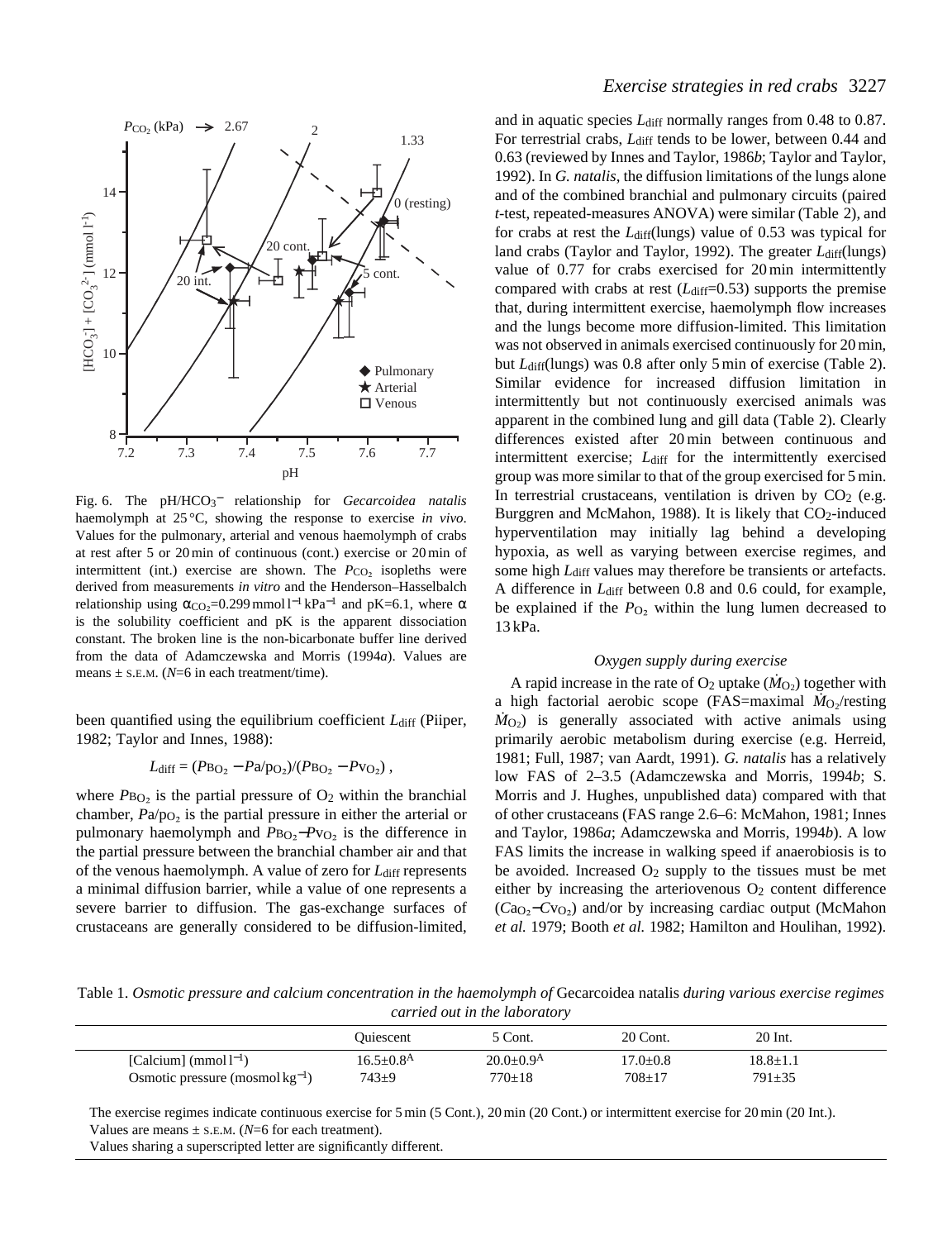Table 2. *The concentration of haemocyanin-bound O2 in the pulmonary haemolymph (Hc–O2), the arterial–venous CO2 difference (CaO2*−*CvO2) and the diffusion limitation coefficient (*L*diff) for* Gecarcoidea natalis *for the pulmonary circuit alone (lungs) and for the combined pulmonary and branchial circuits (lungs and gills) at rest and during various exercise regimes*

| Exercise regime                                                   | $Hc-O2$ pulmonary<br>$(mmol-1)$ | $(CaQ, -CvQ)$<br>$(mmol-1)$        | $L_{diff}$<br>lungs                | $L_{diff}$<br>gills and lungs    |  |  |  |
|-------------------------------------------------------------------|---------------------------------|------------------------------------|------------------------------------|----------------------------------|--|--|--|
| Quiescent                                                         | $0.70\pm0.09(7)$                | $0.27 \pm 0.07$ <sup>E,F</sup> (6) | $0.53 \pm 0.10$ C,D (7)            | $0.70 \pm 0.10$ (6)              |  |  |  |
| 5 min continuous                                                  | $0.87 \pm 0.11$ (6)             | $0.59 \pm 0.12$ <sup>E</sup> (6)   | $0.80 \pm 0.11$ <sup>D</sup> (6)   | $0.72 \pm 0.11$ (6)              |  |  |  |
| 20 min continuous                                                 | $0.65 \pm 0.11(6)$              | $0.35 \pm 0.11(7)$                 | $0.59 \pm 0.10$ <sup>A</sup> (7)   | $0.54 \pm 0.09$ <sup>B</sup> (7) |  |  |  |
| 20 min intermittent                                               | $0.85 \pm 0.09$ (8)             | $0.56 \pm 0.10$ <sup>F</sup> (8)   | $0.77 \pm 0.06$ <sup>A,C</sup> (8) | $0.72 \pm 0.07^{\rm B}$ (8)      |  |  |  |
| Values are means $+$ S.E.M.                                       |                                 |                                    |                                    |                                  |  |  |  |
| The values in parentheses are the number of replicates.           |                                 |                                    |                                    |                                  |  |  |  |
| Values sharing superscripted letters are significantly different. |                                 |                                    |                                    |                                  |  |  |  |

Additionally, a greater proportion of the haemolymph can be redirected into the arteries supplying the walking limbs (Airriess and McMahon, 1994; De Wachter and McMahon, 1996).

Subjecting the *C*a<sub>O</sub><sub>2</sub>−*C*v<sub>O</sub><sub>2</sub> values, calculated for each crab, to ANOVA showed that crabs at rest differed from those in the exercised groups, for example, when compared with the 5 min exercised crabs (*P*=0.017; *post hoc* contrast test). This difference occurred primarily since, while during exercise the arterial haemolymph remained  $100\%$  O<sub>2</sub>-saturated (Fig. 1A,B), the venous  $O_2$  reserves decreased by 0.16 mmol l−<sup>1</sup> for all the exercise groups (Fig. 1A). The *C*a<sub>O</sub><sub>2</sub>−*C*v<sub>O</sub><sub>2</sub> difference did not increase with intensity of exercise but instead could be significantly correlated with haemocyanin concentration which determines [haemocyanin–O<sub>2</sub>] (Table 2) and thus maximum O<sub>2</sub>-carrying capacity (Pearson correlation value *r*=0.787, Bartlett  $\chi^2$ =16.917, Bonferroni-adjusted *P*<0.001) according to: *C*a<sub>O</sub><sub>2</sub>−*C*v<sub>O</sub><sub>2</sub>=0.0348+0.4969[haemocyanin]. Additionally, a large *C*a<sub>O</sub><sub>2</sub>−*C*v<sub>O</sub><sub>2</sub> difference was associated with a high *L*diff(lungs) value (Table 2). Since the lungs of *G. natalis* are diffusion-limited, in haemolymph with a high capacity for  $O_2$ , proportionally more  $O_2$  would be bound to haemocyanin and consequently the haemolymph will have a lower  $P_{\text{O}_2}$  than haemolymph with a low  $O<sub>2</sub>$ -carrying capacity. Thus, a difference in the calculated *L*<sub>diff</sub> would occur despite exactly the same amount of  $O_2$  diffusing across the gas-exchange surfaces.

Urate and calcium concentrations showed a tendency to increase in exercised crabs and both potentiate the  $O<sub>2</sub>$  affinity of *G. natalis* haemocyanin (Adamczewska and Morris, 1998) but, given the efficacy of the gas-exchange organs in maintaining arterial oxygen loading in exercised red crabs, there seems little advantage in increasing the  $O<sub>2</sub>$  affinity of the haemocyanin. Instead, reductions in haemocyanin  $O<sub>2</sub>$ -affinity might improve unloading at the tissues. While there was an increased acidification of the haemolymph with an increase in exercise intensity (Fig. 3), the pH-sensitivity of  $O_2$  binding by haemocyanin in *G. natalis* is low (Adamczewska and Morris, 1998). Importantly, the effect of  $L$ -lactate on  $O_2$  binding by haemocyanin is reversed in *G. natalis* and so decreases O<sub>2</sub> binding, thereby facilitating  $O_2$  delivery (for a detailed analysis, see Adamczewska and Morris, 1998). Some anaerobiosis and L-lactate production during exercise may actually serve to assist  $O_2$  release at high venous  $P_{O_2}$ .

### *Anaerobiosis during intermittent and continuous exercise*

While increased speed of locomotion promotes an increase in  $\dot{M}_{\text{O}_2}$ , it also tends to be associated with increased anaerobiosis and fatigue (Wood and Randall, 1981*a*,*b*; van Aardt, 1990; Adamczewska and Morris, 1994*b*). During exercise, despite the high  $O<sub>2</sub>$ -saturation of the haemocyanin at the gas-exchange surfaces and venous  $O<sub>2</sub>$  reserves greater than 0.35 mmol l<sup>−</sup>1, *G. natalis* exhibited a functional anaerobiosis, particularily during the higher-speed intermittent exercise. The haemolymph L-lactate concentration recorded for *G. natalis* after 20 min of intermittent exercise (mean 5 mmol l<sup>−</sup>1) was generally lower, however, than that reported previously for this and other species exercised for comparable periods (range 8–19 mmol l<sup>−</sup>1: McMahon *et al.* 1979; Booth *et al.* 1982; van Aardt, 1990; Adamczewska and Morris, 1994*b*; Henry *et al.* 1994), indicating that the exercise regimes in the present study were less dependent on anaerobiosis.

Intermittent locomotion provides a possible advantage in the opportunity to repay part of any anaerobic debt that has been incurred during walking (e.g. Brooks *et al.* 1973). The voluntary walking speed of red crabs exercised continuously was close to the MAS (110%) and promoted minimal anaerobiosis, while crabs walking intermittently walked faster at approximately 230 % of the MAS. Thus, the primary disadvantage of the intermittent locomotion was that it required *G. natalis* periodically to exceed MAS, promoting elevated glycolysis, hyperglycaemia and the accumulation of an  $O_2$  debt. In the field, the mean daily walking speed estimated for crabs engaged in their migratory activites using radio-tracking data was  $1.1 \text{ m min}^{-1}$ , which is within the estimated MAS (Adamczewska, 1997; A. M. Adamczewska and S. Morris, unpublished data). However, walking speeds recorded for crabs during their migration in open areas exceeded the MAS by fourfold (e.g.  $4.7 \text{ m min}^{-1}$ , Adamczewska and Morris, 1994*b*; Adamczewska, 1997; 5.4 m min<sup>−</sup>1, Hicks, 1985) and, thus, were considerably greater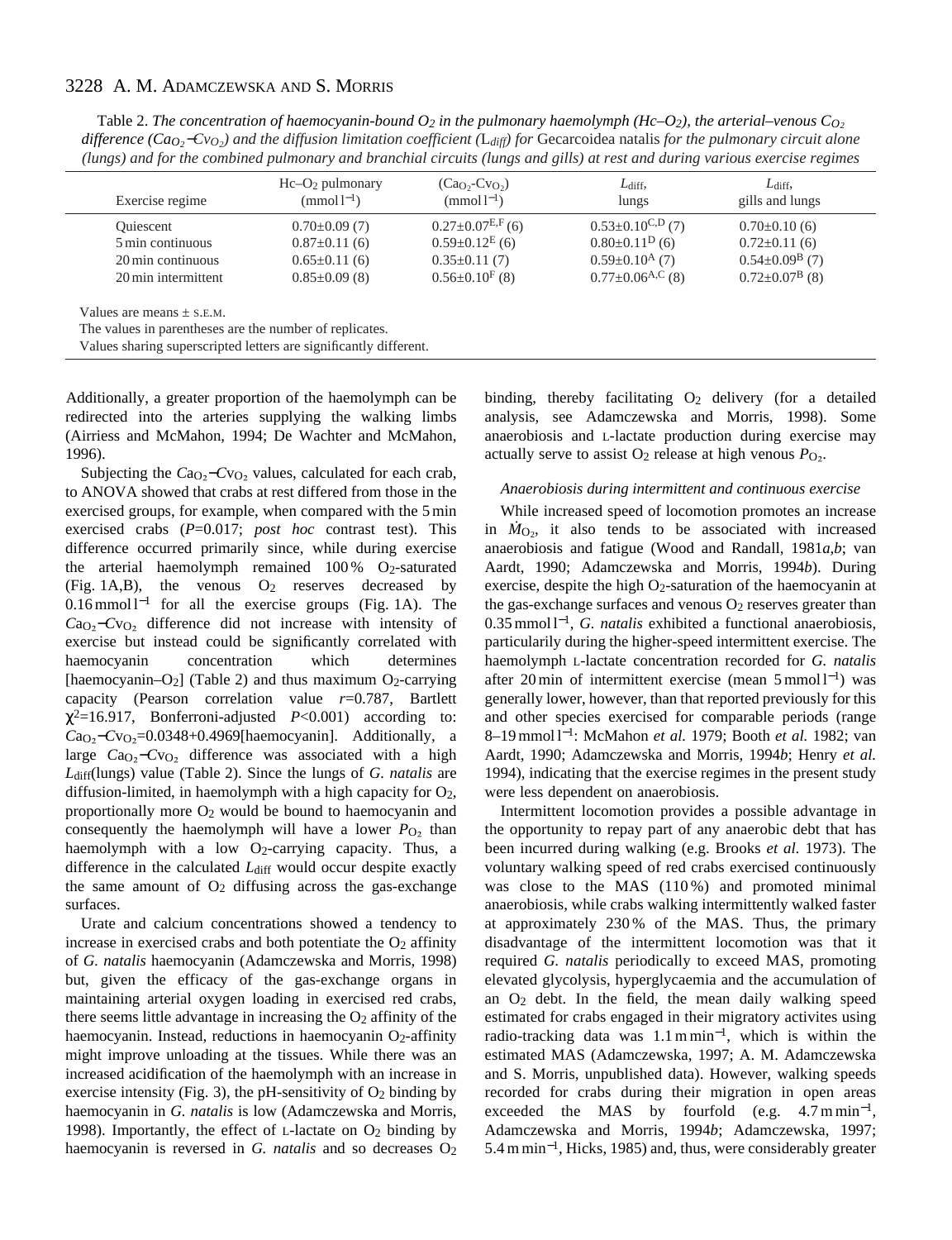Low rates of L-lactate reoxidation of  $0.8-2.6$  mmol l<sup>-1</sup> h<sup>-1</sup> are common in crustaceans (Wood and Randall, 1981*b*; Forster *et al.* 1989; Henry *et al.* 1994). In red crabs, the fastest rate of L-lactate clearance from the haemolymph  $(1.75 \text{ mmol} \, \text{l}^{-1} \, \text{h}^{-1})$ was within this range and thus the duration of the pauses during intermittent exercise was clearly insufficient for substantial Llactate oxidation. The accumulation of L-lactate *per se* is probably not the cause of fatigue (e.g. Putnam, 1979). Fatigue during exercise could arise from a shortage of metabolic fuel, from acidosis and from a reduction in the availability of highenergy phosphates, but typically in exercised crustaceans glucose concentrations increase and remain high (England and Baldwin, 1983; Adamczewska and Morris, 1994*b*).

The diminishing high-energy phosphate stores certainly result in fatigue (Onnen and Zebe, 1983; Krause and Wegner, 1996), and the restoration of arginine phosphate stores and the ATP pools occurs more quickly after exercise than the clearance of L-lactate (Wood and Randall, 1981*b*; Ellington, 1983; Gäde, 1984; Head and Baldwin, 1986; Henry *et al.* 1994). Thus, regeneration of high-energy phosphate stores during the pauses in intermittent exercise may be sufficient to increase the distance capacity compared with continuously exercised animals.

### *CO2 and acid–base balance during various exercise regimes*

The  $C_{CO_2}$  and  $P_{CO_2}$  values recorded for *G. natalis* were typical of other land crabs (Wood and Randall, 1981*b*; McMahon and Burggren, 1988; Greenaway *et al.* 1988; Adamczewska and Morris, 1994*a*; Farrelly and Greenaway, 1994), but the measurements in red crabs did not allow conclusive determination of the relative importance of the gills and lungs in  $CO<sub>2</sub>$  excretion (for a review, see Henry, 1994). The increase in  $P_{CO<sub>2</sub>}$  during intermittent exercise served, however, to increase the outward diffusion gradient for CO<sub>2</sub> and apparently to maintain CO<sub>2</sub> excretion.

*G. natalis* experienced a mixed metabolic/respiratory postexercise acidosis, as is common for other crustaceans (e.g. McDonald *et al.* 1979; Smatresk and Cameron, 1981; Booth *et al.* 1984; Forster *et al.* 1989; Greenaway *et al.* 1992). Assuming stoichiometric  $L$ -lactate and  $H^+$  flux, it was possible to determine the haemolymph pH decrease attributable to anaerobiosis (Wood *et al.* 1977; Greenaway *et al.* 1988). In crabs exercised for 5 min, the acidosis was purely metabolic (Fig. 6). The proportion of the acidosis experienced by crabs exercised continuously for 20 min that could be attributed to Llactate production was only 6 %, but increased to 36 % after 2 h of recovery. In contrast, in crabs exercised intermittently, Llactate accounted for 57 % of the haemolymph acidosis, reflecting the consequences of walking speed exceeding the MAS and elevated anaerobiosis. These results, nonetheless, are in marked contrast to those of previous studies on exhaustive exercise in *G. natalis* and *Birgus latro*, where the concentrations of L-lactate in the haemolymph predicted a greater acidosis than actually occurred (Greenaway *et al.* 1988; Adamczewska and

Morris, 1994*b*). Furthermore, the post-exercise acidosis exhibited by *G. natalis* in the present study (0.06–0.24 pH units) was generally low compared with previous values measured in air-breathing crustaceans (e.g. 0.2–0.7 pH units; Wood and Randall, 1981*b*; Wheatly *et al.* 1986; Greenaway *et al.* 1988; Forster *et al.* 1989; Adamczewska and Morris, 1994*a*). The relatively small acid–base perturbations caused by nonexhausting exercise in the present study indicate that the chosen exercise regimes, including the intermittent strategy, were well within the capacity of red crabs and can be used in interpretation of the ethology of this species.

Under natural conditions, non-migrating *G. natalis*, like other crabs, move intermittently when foraging (Weinstein and Full, 1992; Weinstein, 1995; Adamczewska, 1997). Nonetheless, after 20 min of intermittent exercise, red crabs had higher L-lactate levels, a higher  $P_{CO<sub>2</sub>}$  and were significantly more acidotic than crabs exercised continuously for 20 min. The main disadvantage of intermittent burst locomotion is that it increases the reliance on anaerobiosis, but red crabs possess a large anaerobic capacity (Adamczewska and Morris, 1994*b*) and, if required, could accommodate a sizeable  $O<sub>2</sub>$  debt each day. This debt could be repaid while resting overnight but represents an extra net overall cost. It remains possible that intermittent locomotion during which walking speeds do not exceed the MAS might offer advantages over continuous locomotion but such net speeds would be inadequate and, importantly, are exceeded on a daily basis by migrating red crabs. Whether there are real advantages to intermittent locomotion during the migration requires further analysis of feeding behaviour and food requirements during the migration. Whether these outweigh the disadvantages and attendant costs of a regular lactacidosis will need to be resolved by sampling crabs during their migratory activities.

We would like to thank Parks Australia, Christmas Island, for their assistance during the collection of animals. This work was supported by grants of the Australian Research Council to S.M. and was carried out while A.M.A. was in receipt of an Australian post-graduate award.

### **References**

- ADAMCZEWSKA, A. M. (1997). Respiratory eco-physiology and energetics of exercise and migration in the Christmas Island red crab *Gecarcoidea natalis* (Pocock, 1888) (Brachyura: Gecarcinidae). PhD thesis, University of Sydney, Sydney, Australia.
- ADAMCZEWSKA, A. M. AND MORRIS, S. (1994*a*). Exercise in the terrestrial Christmas Island red crab *Gecarcoidea natalis.* I. Blood gas transport. *J. exp. Biol.* **188**, 235–256.
- ADAMCZEWSKA, A. M. AND MORRIS, S. (1994*b*). Exercise in the terrestrial Christmas Island red crab *Gecarcoidea natalis.* II. Energetics of locomotion. *J. exp. Biol.* **188**, 257–274.
- ADAMCZEWSKA, A. M. AND MORRIS, S. (1998). The functioning of haemocyanin of the terrestrial Christmas Island red crab *Gecarcoidea natalis* and roles for organic modulators. *J. exp. Biol.* **201**, 3221–3231.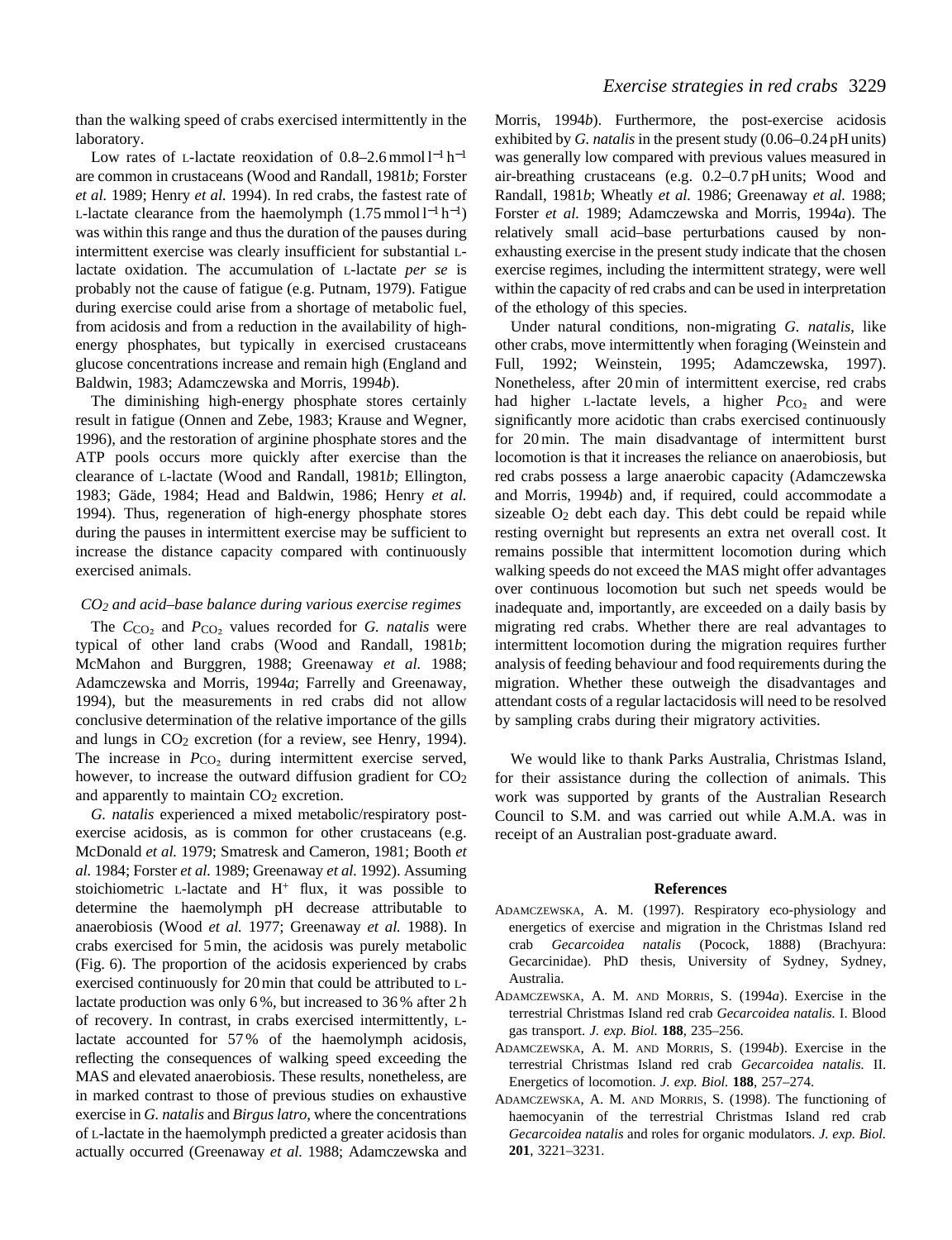- ADAMCZEWSKA, A. M., VAN AARDT, W. J. AND MORRIS, S. (1997). Role of lungs and gills in an African fresh-water crab, *Potamonautes warreni* (Decapoda: Potamoidea), in gas exchange with water, with air and during exercise. *J. Crust. Biol.* **17**, 596–608.
- AIRRIESS, C. N. AND MCMAHON, B. R. (1994). Cardiovascular adaptations enhance tolerance of environmental hypoxia in the crab *Cancer magister. J. exp. Biol.* **190**, 23–41.
- AL-WASSIA, A. H., INNES, A. J., WHITELEY, N. M. AND TAYLOR, E. W. (1989). Aerial and aquatic respiration in the ghost crab *Ocypode saratan*. I. Fine structure of respiratory surfaces, their ventilation and perfusion; oxygen consumption and carbon dioxide production. *Comp. Biochem. Physiol.* **94**A, 755–764.
- BERGMEYER, H. U. (1985). *Methods of Enzymatic Analysis*, third edition, vol. VI, *Metabolites 1, Carbohydrates*, pp. 163–172. Weinheim: VCH Verlagsgesellschaft.
- BOOTH, C. E., MCMAHON, B. R., DEFUR, P. L. AND WILKES, P. R. H. (1984). Acid–base regulation during exercise and recovery in the blue crab, *Callinectes sapidus. Respir. Physiol.* **58**, 395–376.
- BOOTH, C. E., MCMAHON, B. R. AND PINDER, A. W. (1982). Oxygen uptake and the potentiating effects of increased hemolymph lactate on oxygen transport during exercise in the blue crab, *Callinectes sapidus. J. comp. Physiol.* **148**, 111–121.
- BRIDGES, C. R., BICUDO, J. E. P. W. AND LYKKEBOE, G. (1979). Oxygen content measurement in blood containing haemocyanin. *Comp. Biochem. Physiol.* **62**A, 457–462.
- BROOKS, G. A., BRAUNER, K. E. AND CASSENS, R. G. (1973). Glycogen synthesis and metabolism of lactic acid after exercise. *Am. J. Physiol.* **224**, 1162–1166.
- BURGGREN, W. W. AND MCMAHON, B. R. (1988). Circulation. In *Biology of the Land Crabs* (ed. W. W. Burggren and B. R. McMahon), pp. 298–332. New York: Cambridge University Press.
- CAMERON, J. N. AND MECKLENBURG, T. A. (1973). Aerial gas exchange in the coconut crab, *Birgus latro* with some notes on *Gecarcoidea lalandii. Respir. Physiol.* **19**, 245–261.
- DE WACHTER, B. AND MCMAHON, B. R. (1996). Haemolymph flow distribution, cardiac performance and ventilation during moderate walking activity in *Cancer magister* (Dana) (Decapoda, Crustacea). *J. exp. Biol.* **199**, 627–633.
- ELLINGTON, W. R. (1983). The recovery from anaerobic metabolism in invertebrates. *J. exp. Zool.* **228**, 431–444.
- ENGLAND, W. R. AND BALDWIN, J. (1983). Anaerobic energy metabolism in the tail musculature of the Australian yabby *Cherax destructor* (Crustacea, Decapoda, Parastacidae): Role of phosphagens and anaerobic glycolysis during escape behaviour. *Physiol. Zool.* **56**, 614–622.
- FARRELLY, C. AND GREENAWAY, P. (1987). The morphology and vasculature of the lungs and gills of the soldier crab, *Mictyris longicarpus. J. Morph.* **193**, 285–304.
- FARRELLY, C. AND GREENAWAY, P. (1992). Morphology and ultrastructure of the gills of terrestrial crabs (Crustacea, Gecarcinidae and Grapsidae): adaptations for air-breathing. *Zoomorph.* **112**, 39–49.
- FARRELLY, C. AND GREENAWAY, P. (1993). Land crabs with smooth lungs: Grapsidae, Gecarcinidae and Sundathelphusidae ultrastructure and vasculature *J. Morph.* **215**, 245–260.
- FARRELLY, C. A. AND GREENAWAY, P. (1994). Gas exchange through the lungs and gills in air-breathing crabs. *J. exp. Biol.* **187**, 113–130.
- FORSTER, M. E., WALDRON, F. M. AND TAYLOR, H. H. (1989). Recovery from exhausting exercise in a bimodally breathing crab,

*Leptograpsus variegatus* (Decapoda: Grapsidae). *J. exp. mar. Biol. Ecol*. **127**, 165–173.

- FULL, R. J. (1987). Locomotion energetics of the ghost crab. I. Metabolic cost and endurance. *J. exp. Biol.* **130**, 137–153.
- FULL, R. J. AND HERREID, C. F. (1984). Fiddler crab exercise: the energetic cost of running sideways. *J. exp. Biol.* **109**, 141–161.
- FULL, R. J. AND WEINSTEIN, R. B. (1992). Integrating the physiology, mechanics and behaviour of rapid running ghost crabs: Slow and steady doesn't always win the race. *Am. Zool.* **32**, 382–395.
- GÄDE, G. (1984). Effects of oxygen deprivation during anoxia and muscular work on the energy metabolism of the crayfish, *Orconectes limosus. Comp. Biochem. Physiol.* **77**A, 495–502.
- GREEN, P. T. (1997). Red crabs in rain forest on Christmas Island, Indian Ocean: activity patterns, density and biomass. *J. trop. Ecol.* **13**, 17–38.
- GREENAWAY, P., MORRIS, S. AND MCMAHON, B. R. (1988). Adaptations to a terrestrial existence by the robber crab *Birgus latro.* II. *In vivo* respiratory gas exchange and transport. *J. exp. Biol.* **140**, 493–509.
- GREENAWAY, P., MORRIS, S., SANDERS, N. AND ADAMCZEWSKA, A. (1992). Blood gas transport and oxygen consumption in a sublittoral crab, *Leptograpsus variegatus* (Crustacea: Brachyura). *Aust. J. mar. freshwater Res.* **43**, 1573–1584.
- HAMILTON, N. M. AND HOULIHAN, D. F. (1992). Respiratory and circulatory adjustments during aquatic treadmill exercise in the European shore crab *Carcinus maenas. J. exp. Biol.* **162**, 37–54.
- HEAD, G. AND BALDWIN, J. (1986). Energy metabolism and the fate of lactate during recovery from exercise in the Australian freshwater crayfish *Cherax destructor. Aust. J. mar. freshwater Res.* **37**, 641–646.
- HENRY, R. P. (1994). Morphological, behavioural and physiological characterization of bimodal breathing crustaceans. *Am. Zool.* **34**, 205–215.
- HENRY, R. P., BOOTH, C. E., LALLIER, F. H. AND WALSH, P. J. (1994). Post-exercise lactate production and metabolism in three species of aquatic and terrestrial decapod crustaceans. *J. exp. Biol.* **186**, 215–234.
- HERREID, C. F. (1981). Energetics of pedestrian arthropods. In *Locomotion and Energetics in Arthropods* (ed. C. F. Herreid and C. R. Fourtner), pp. 491–562. New York: Plenum Press.
- HERREID, C. F. AND FULL, R. J. (1988). Energetics and locomotion. In *Biology of the Land Crabs* (ed. W. W. Burggren and B. R. McMahon), pp. 333–377. New York: Cambridge University Press.
- HICKS, J. W. (1985). The breeding behaviour and migrations of the terrestrial crab *Gecarcoidea natalis* (Decapoda: Brachyura)*. Aust. J. Zool.* **33**, 127–142.
- INNES, A. J. AND TAYLOR, E. W. (1986*a*). Air breathing crabs of Trinidad: Adaptive radiation into the terrestrial environment. I. Aerobic metabolism and habitat. *Comp. Biochem. Physiol.* **85**A, 373–381.
- INNES, A. J. AND TAYLOR, E. W. (1986*b*). The evolution of air breathing in crustaceans: A functional analysis of branchial, cutaneous and pulmonary gas exchange. *Comp. Biochem. Physiol.* **85**A, 621–637.
- KRAUSE, U. AND WEGNER, G. (1996). Exercise and recovery in frog muscle: metabolism of PCr, adenine nucleotides and related compounds. *Am. J. Physiol.* **270**, R811–R820.
- MCDONALD, D. G., MCMAHON, B. R. AND WOOD, C. M. (1979). An analysis of acid–base disturbances in the haemolymph following strenuous activity in the dungeness crab, *Cancer magister. J. exp. Biol.* **79**, 47–58.